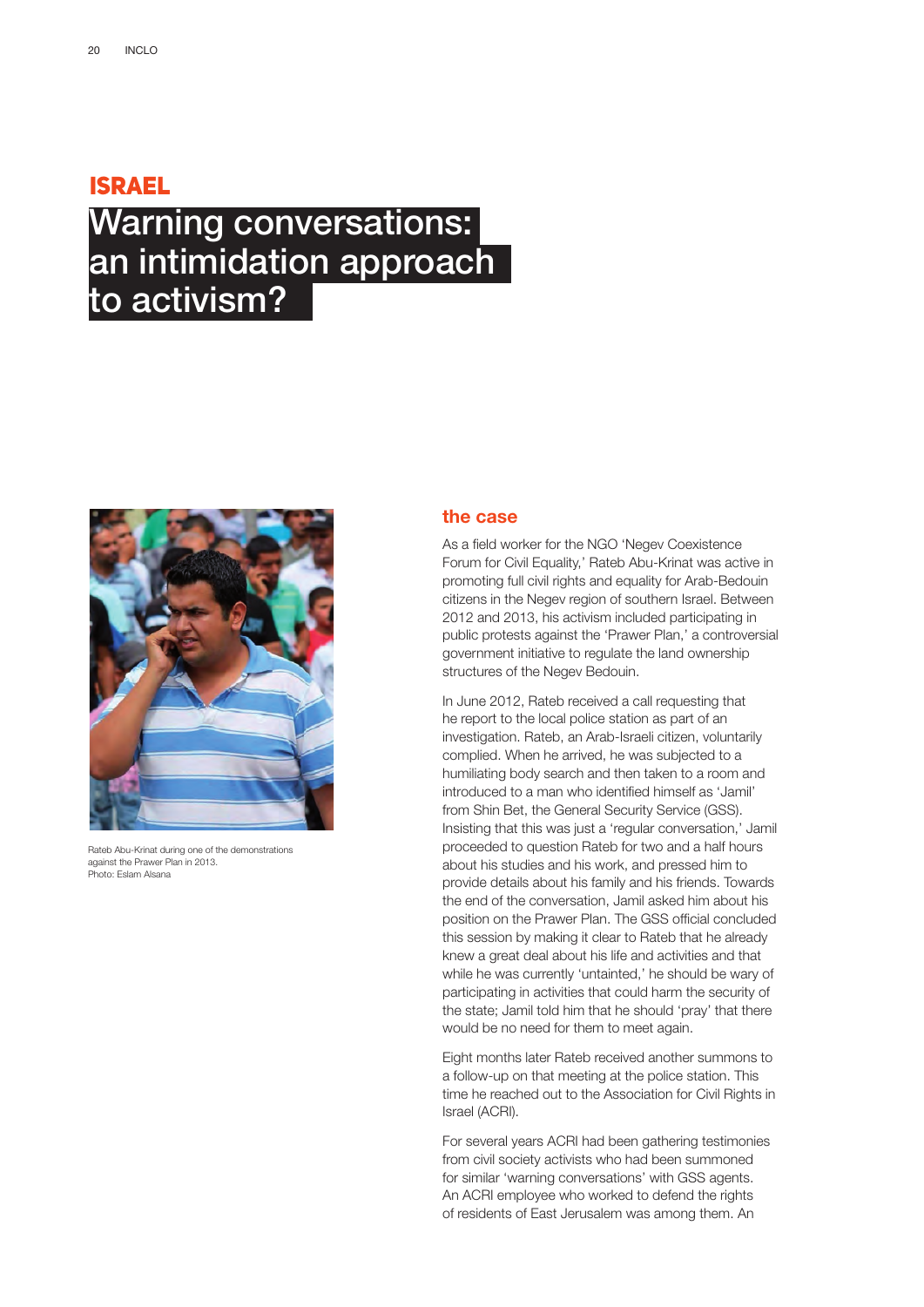activist involved in Jewish-Arab political activities in northern Israel had likewise been called in, questioned and cautioned, as had activists involved in protest activities against the Occupation, the construction of the Security Barrier, and the blockade on the Gaza Strip.

The testimonies that ACRI collected followed a pattern. Those summoned for these 'conversations' were all activists engaged in advocacy for policies that challenged public consensus. The conversations, which were not part of formal investigations of specific crimes, had the tenor of interrogations, with GSS agents questioning activists about both their personal lives and political activities. The activists were often asked to supply names and phone numbers of family or friends and in some instances were asked for details about their financial situation. In some cases, GSS agents explicitly told the activists that while they were not suspected of violating the law 'for now,' they should be careful not to do so in the future; other times the agents made vague assertions, without specific allegations, that the activists had been involved in disturbances of the peace. Occasionally, the warnings and threats were blunt: one of the 'suspects' was told to 'be aware that we will launch a case against you' but was given no explanation as to what alleged illegal conduct might precipitate such a case.

Most troublingly, in many of the 'warning conversations' it was made explicitly clear to those summoned thatthe GSS already knew a lot about them and had been monitoring their activity. One of the activists recounted how:

*[The agent] began to raise all kinds of personal information about my life that even those close to me don't know…it was as if he was telling me 'we know who you are, we know what you do.'*<sup>1</sup>

With reports of these 'warning conversations' mounting, ACRI contacted the GSS and the attorney general

several times to demand that they immediately end the practice of 'warning conversations.' One of the few responses received in a letter from the Attorney General's Office, signed by a senior advisor to the attorney general, only intensified the concern.<sup>2</sup>

The letter explained that the activist in question was summoned to participate in a conversation because the GSS possessed information concerning his involvement in a violent demonstration in the country's north, even though GSS agents hadn't raised such an allegation during their conversation with him. As for the legal basis for summoning citizens to 'warning conversations,' the letter referred to the General Security Service Act (GSSA), which authorises the agency to thwart or prevent any illegal activity whose aim is to harm state security, the democratic regime or its institutions. This is despite the fact that, under Israeli law, activities that are considered public disruptions belong under the purview of the Israeli police, not the GSS.

And it was not just that the purported basis for the 'these exchanges' was tenuous; the letter also suggested, as the GSS agents had intimated during 'warning conversations,' that the conversations were linked to evidence gathered via other intelligence powers. According to the letter, when Israeli citizens are targeted for 'warning conversations,' it generally follows the collection of intelligence information. When such intelligence information is received, as explained in the Attorney General Office's letter, its credibility is examined and an attempt is made to supplement it as far as possible with additional intelligence 'gathering tools' tools that sometimes may include the summation for 'inquiry,' i.e. 'warning conversations.'

When Rateb alerted ACRI that he had received a second summons to report to the police station for further questioning, ACRI sent an urgent letter to the attorney general and the Shin Bet demanding that they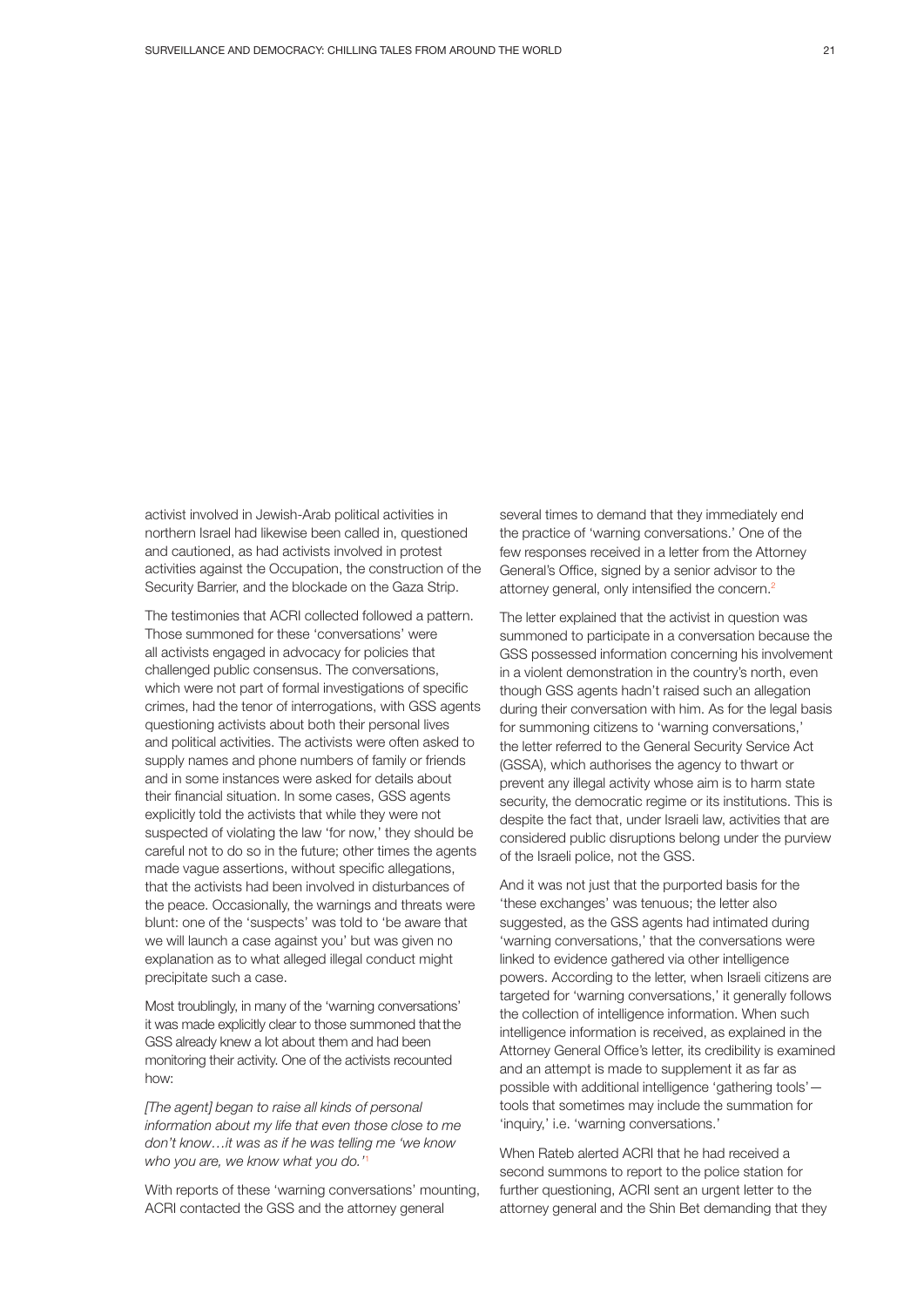## "

The GSS official concluded this session by making it clear to Rateb that he already knew a great deal about his life and activities and that while he was currently 'untainted,' he should be wary of participating in activities that could harm the security of the state.

95

rescind the summons. The next morning – remarkably swiftly – ACRI received a reply from the GSS's legal department clarifying that Rateb Abu-Krinat was under no obligation to attend the meeting.

But additional ACRI requests that the GSS and the attorney general explain and delineate the limits of the GSS's supposed authority to conduct these 'warning conversations' went unanswered. So, in July 2013 ACRI submitted a legal petition against the GSS to the Supreme court of Israel.

### **the context**

Digital surveillance is pervasive in Israel with powers distributed among four main intelligence-gathering entities: Unit 8200, which is the Signal Intelligence (SIGINT) Unit of the Israeli Defence Forces; the GSS; the MOSSAD; and Israeli police.

As Israel's internal security service, the GSS has sweeping access to all communications in Israel. Under the GSSA, the GSS is authorised 'to receive and collect information<sup>'3</sup> for the purpose of carrying out its missions, including the 'protection of State security and the order and institutions of the democratic regime against threats of terrorism, sabotage, subversion, espionage, and disclosure of State secrets.'4 For the GSS, this includes the power to wiretap the phones and monitor the internet activities of Israeli citizens without judicial oversight. To use these tools, it is sufficient simply to receive approval from the prime minister.

To collect communications metadata, the GSS does not even need to seek approval from the prime minister. A permit is given by the head of the service.5 Secret appendices – which are attached to the franchises and licences the state issues to communications companies (according to the Communications Law<sup>6</sup>) and which include specifications on technical infrastructure (equipment and facilities located at the licensee's premises) – grant Israeli intelligence agencies direct and full access to their databases, enabling the GSS to monitor all communications and collect all metadata directly, without any involvement or specific knowledge of the companies.

In 2007, as part of the Freedom of Information Act's litigation, the Ministry of Communication refused to disclose the secret appendices attached to the franchises and licences. However, under the court's enquiry, the minister confirmed that the GSS holds 'the key' to the databases – meaning the companies providing internet services do not even know how and when the GSS accesses their databases.

The Israeli public remains in the dark about the scope of surveillance that is conducted under this authority. The GSS is entirely exempt from the Freedom of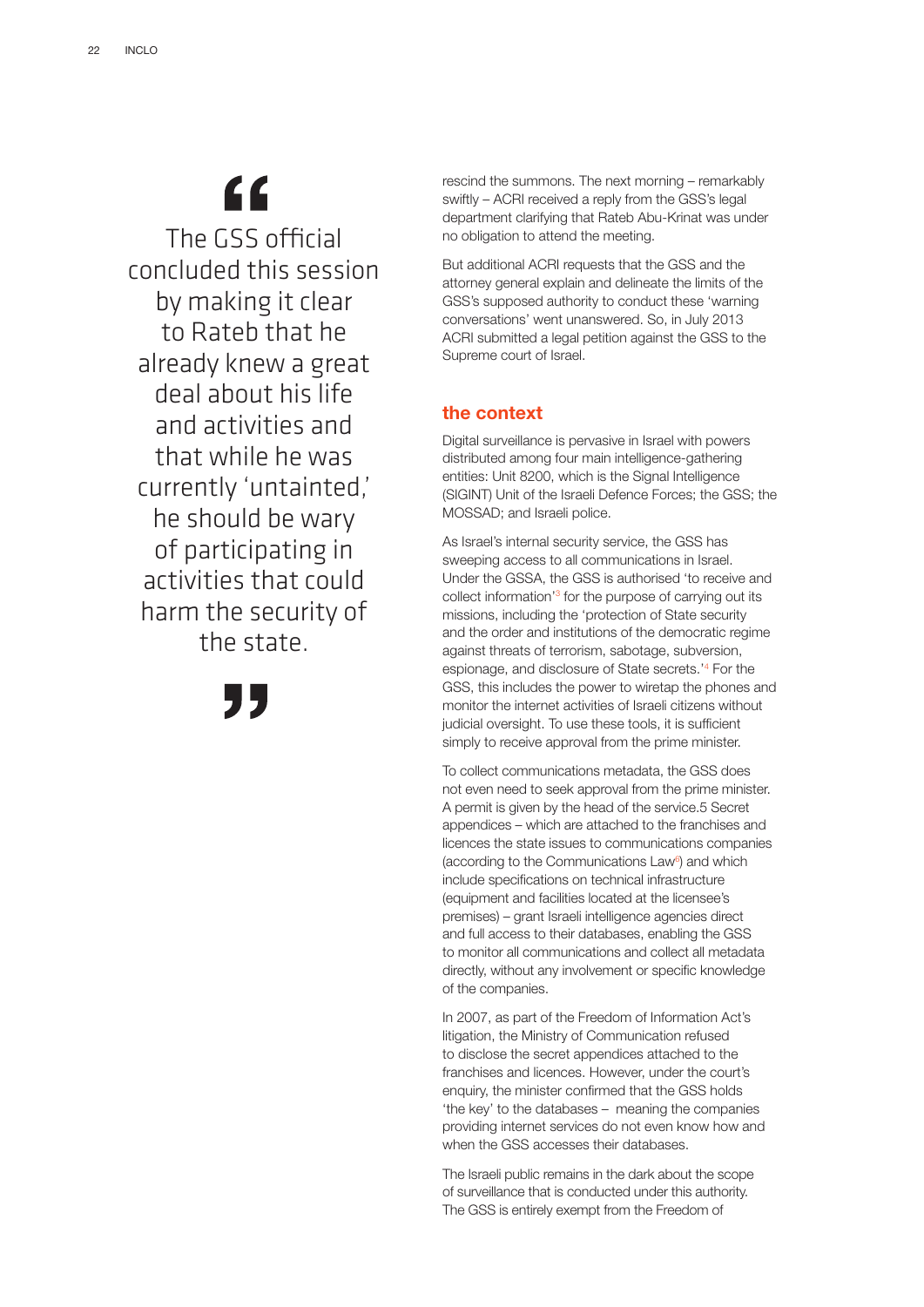

Palestinian and international activists react to stun grenades thrown by Israeli forces during a Day of Rage protest against the Prawer-Begin Plan in front of the Israeli settlement Bet El, Al Jalazun, West Bank, 30 November 2013. Photo: Ryan Rodrick Beiler/Active Stills

Information Act, so the public has no means to find out how often and under what circumstances this power is used. While the prime minister is subject to Freedom of Information Requests (known as FOIA), the GSS exemption means that even something as general as the number of wiretapping permits the prime minister approves each year remains classified. When the prime minister was pressed directly on the question, he insisted that the information is not in his 'physical' possession, because he returns all requests and approvals of wiretaps to the GSS. When ACRI filed a FOIA petition seeking statistics from the Prime Minister's Office on the number of GSS surveillance permits it had approved, the District Court and then the Supreme Court rejected that petition, accepting the state's argument that the relevant data is entirely in the hands of the GSS. That position both distorts the scope of the GSS's legal privilege and calls into question how effectively and rigorously the prime minister supervises the GSS's wiretapping requests.

In 2012 Avi Dichter, the former head of the GSS between 2000 and 2005, acknowledged that he managed to pass the key section governing SIGINT data communication largely 'under the radar' thanks to the fact that people at the time did not realise the full

significance of communications metadata and just how revealing that information can be. Dichter also insisted that the GSS 'paid' for those fantastic legal powers by agreeing to 'transparency' in its digital surveillance activities. But what this transparency amounted to was secret and limited reports to certain government ministers, a closed committee in the Knesset, and the attorney general – reports as hidden from the public as the programmes themselves, and reports, Dichter admitted, that were of little interest to these government overseers. In Dichter's words:

*I can't recall a single instance as head of the GSS… when a legal or government official…called and told us that we hadn't met the deadlines for providing written or oral updates. In every instance, without a single exception, it was always us that pulled up our sleeves and contacted the attorney general or the Ministerial Committee to say 'friends, you forgot that we are required to report to you.'*<sup>7</sup>

The purposes for which the GSS is empowered to mine communications metadata are very broadly and vaguely defined. Wiretapping is conditioned, at least by the wording of the law, on its being 'necessary for state security needs,' and in granting GSS wiretapping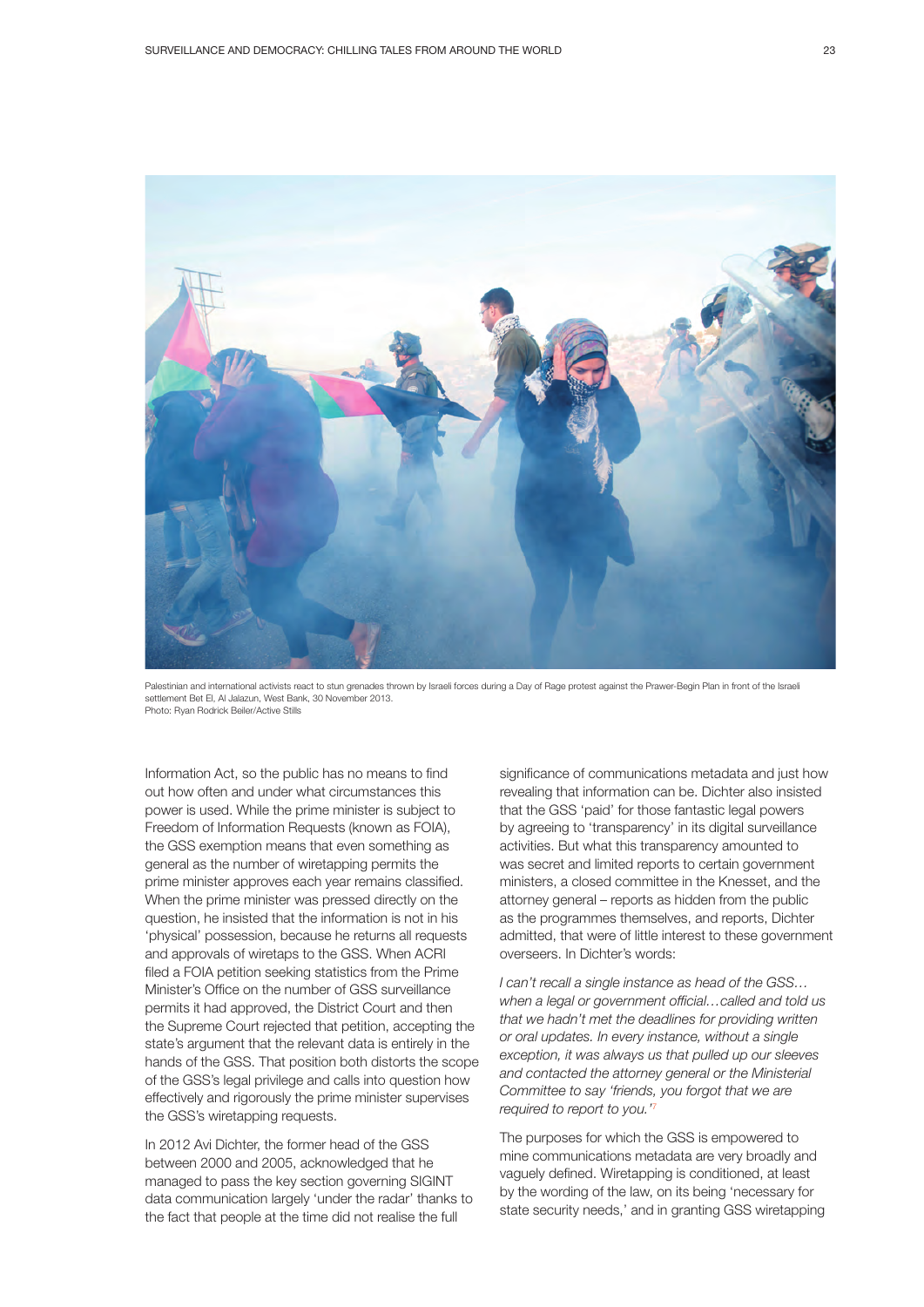

Israeli police march as Bedouin youth throw stones during a protest against the Prawer-Begin Plan, on road 31 near Hura, Israel, on 30 November 2013. Photo: Oren Ziv/Active Stills

requests, the prime minister is required to balance those needs against the right to privacy. By contrast, a permit to collect or use metadata is issued by the head of the GSS once he or she has been 'convinced that this was required by the Service to fulfil its functions under [the GSSA].'8

This is the same statutory standard the GSS relies on to justify its practice of summoning activists to 'warnings conversations.' But while metadata collection and the majority of the GSS's other surveillance activities operate entirely out of view, the 'warning conversations' are conducted in the public realm, offering a rare glimpse into the kinds of activities the GSS engages in under the heading of national security. In challenging the practice of 'warning conversations,' ACRI has sought to drag the GSS's interpretation of its functions and powers into the light.

The GSSA defines the GSS's role in an extremely broad way, stating that 'the service shall be responsible for the protection of State security and the institutions of the democratic regime against threats.'<sup>9</sup> These threats include not only terrorism or espionage but also 'subversion' and threats to 'other State interests

vital for national State security, as prescribed by the Government.'10 ACRI's petition challenged the GSS's wide interpretation of those statutory terms, especially in relation to 'subversive activities.'

In a 2007 response to an enquiry from ACRI, Yuval Diskin, the former head of the GSS between 2005 and 2011, asserted that 'the position of the GSS is that "subversion" can also include aiming to alter the fundamental values of the state by annulling its democratic or Jewish character.'11 A 2012 GSS publication named 'Radical Right and Left' indicated that the service is not only gathering information on such alleged subversion but has acted on that information, noting that 'Shin Bet information, passed to the state enforcement agencies, has helped to curb acts of delegitimisation of Israel.'<sup>12</sup>

In its response to ACRI's petition challenging 'warning conversations,' the state asserted for the first time that, following a 2009 revision to the definition of 'subversion,' activities or protests against the 'Jewish character of the state' were no longer considered 'subversive activity' under the mandate of the GSS. The fact that such a decision had been made four years earlier, in secret,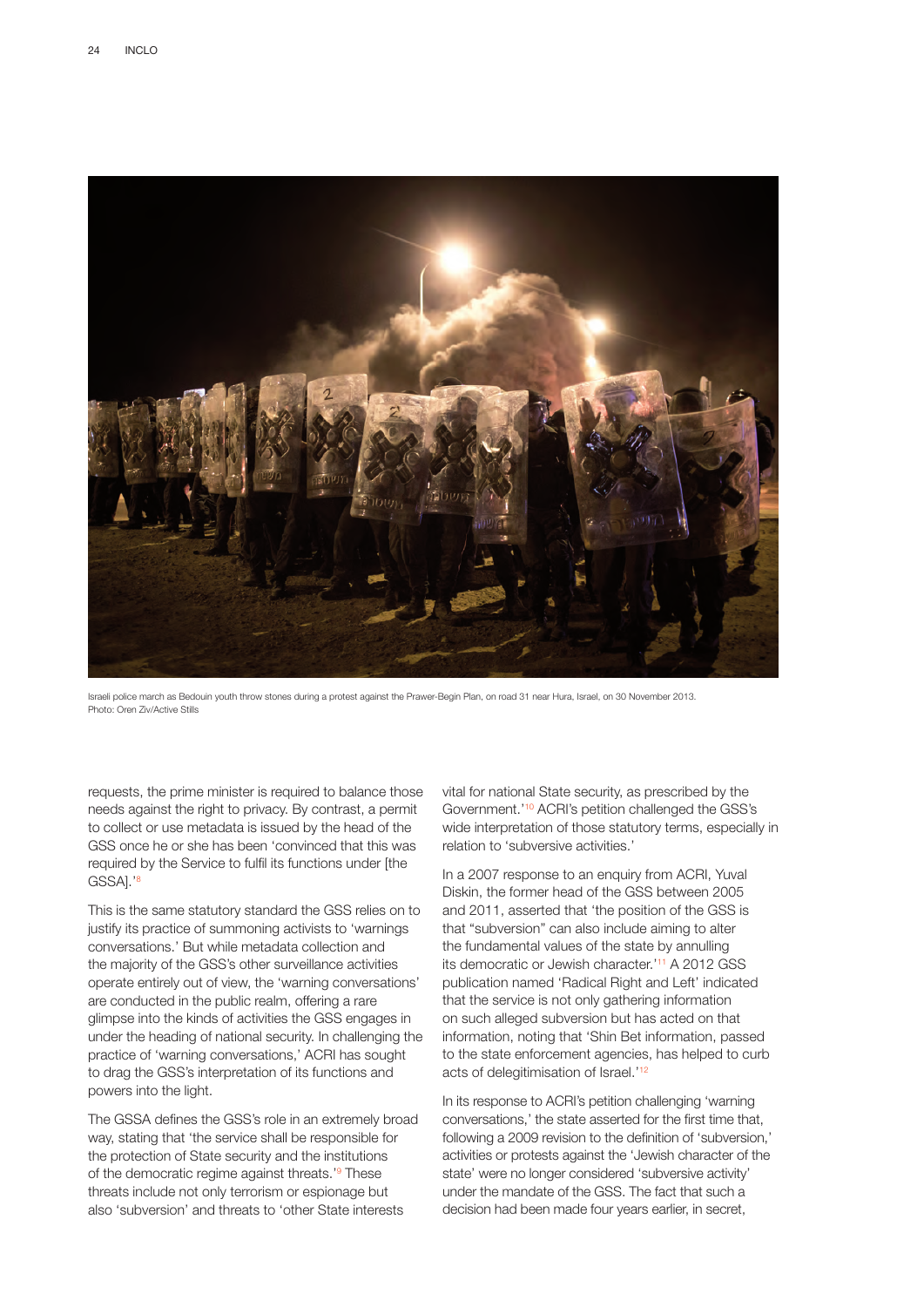# $66$

[I]n many of the 'warning conversations' it was made explicitly clear to those summoned that the GSS already knew a lot about them and had been monitoring their activity.

and was only revealed in response to ACRI's petition, was troubling in itself. More troubling, though, was the state's ongoing acknowledgement that the GSS was nevertheless continuing to monitor protests for subversion. According to the state:

*As a rule, in a democracy, protests (that exceed the bounds of the law) are a police matter and not a matter for the GSS…However, the GSS must act to foil protest displays that are conducted for subversive and nationalistically motivated ideological reasons, and under circumstances in which the nature of the protest poses a risk to state security.*<sup>13</sup>

In its response, the state failed to explain how it differentiates acceptable protests from demonstrations 'that are conducted for subversive and nationalistically motivated ideological reasons' and that pose 'a risk to state security.'

Why are some demonstrations such as the ones Rateb engaged in on behalf of the Bedouin community and against the Prawer Plan treated as state security matters subject to GSS scrutiny, while other protests, such as those organised by Ultra-Orthodox Jews against army conscription, are not treated as such, even when there are fears of public disturbances? To what extent are issues that are of

key importance to Israeli Arabs, for example, more likely to be classified and treated as 'nationalist' and 'subversive' threats to state security? Or treated as activities that serve to 'delegitimise' Israel, activities that the GSS asserts the authority to monitor and thwart.

In its response to ACRI's challenge to the 'warning conversations,' the state asserted that thwarting 'delegitimisation' did not serve as the legal basis for summoning the plaintiffs named in ACRI's petition. But as we mentioned before, the 'warning conversations' are only one of the state's many intelligence 'gathering tools' (a term that covers a wide scope of surveillance activities). Furthermore, the Israeli government doesn't differentiate between calls to delegitimise the occupation of the Occupied Territories and calls to delegitimise the very existence of Israel as a state, leaving a wide range of antioccupation and 'anti-Israeli' protest activities vulnerable to the (much more pervasive) monitoring and surveillance of the GSS.

ACRI's petition argues that 'inviting' political activists to 'warning conversations' exceeds the legal authority of the GSS, and it challenges the sweeping manner in which the GSS comprehends its mandate and the wide spectrum of political activities that it considers within its purview. The petition asserts that 'warning conversations' violate citizens' fundamental constitutional rights – the rights, first and foremost, to freedom of expression and to protest, and also the rights to dignity, privacy, freedom, equality and due process – and that these 'conversations' have a chilling effect on legal protest activity. It further argues that protest activity in general properly belongs under the scrutiny of the police, which unlike the GSS is subject to public oversight and judicial review – however insufficient these powers of review may be in actual practice.

After a public hearing on ACRI's petition – a hearing during which one of the judges noted that the criteria the GSS asserts for determining whether demonstrations and other protest actions constitute a security threat could be applied to almost every protest or political activity of Arab citizens of Israel – the judges announced they would continue the hearing in private with the GSS's legal representatives alone. The court subsequently issued a confidential judgment in which, according to their explanation in open court, the judges asked for further clarifications. They also announced that when they receive those clarifications from the GSS, they will reach a final judgment and decide to what extent they can publish a public and unclassified ruling. Once the GSS submits its classified explanations, it could take up to six months for the final verdict to be handed down.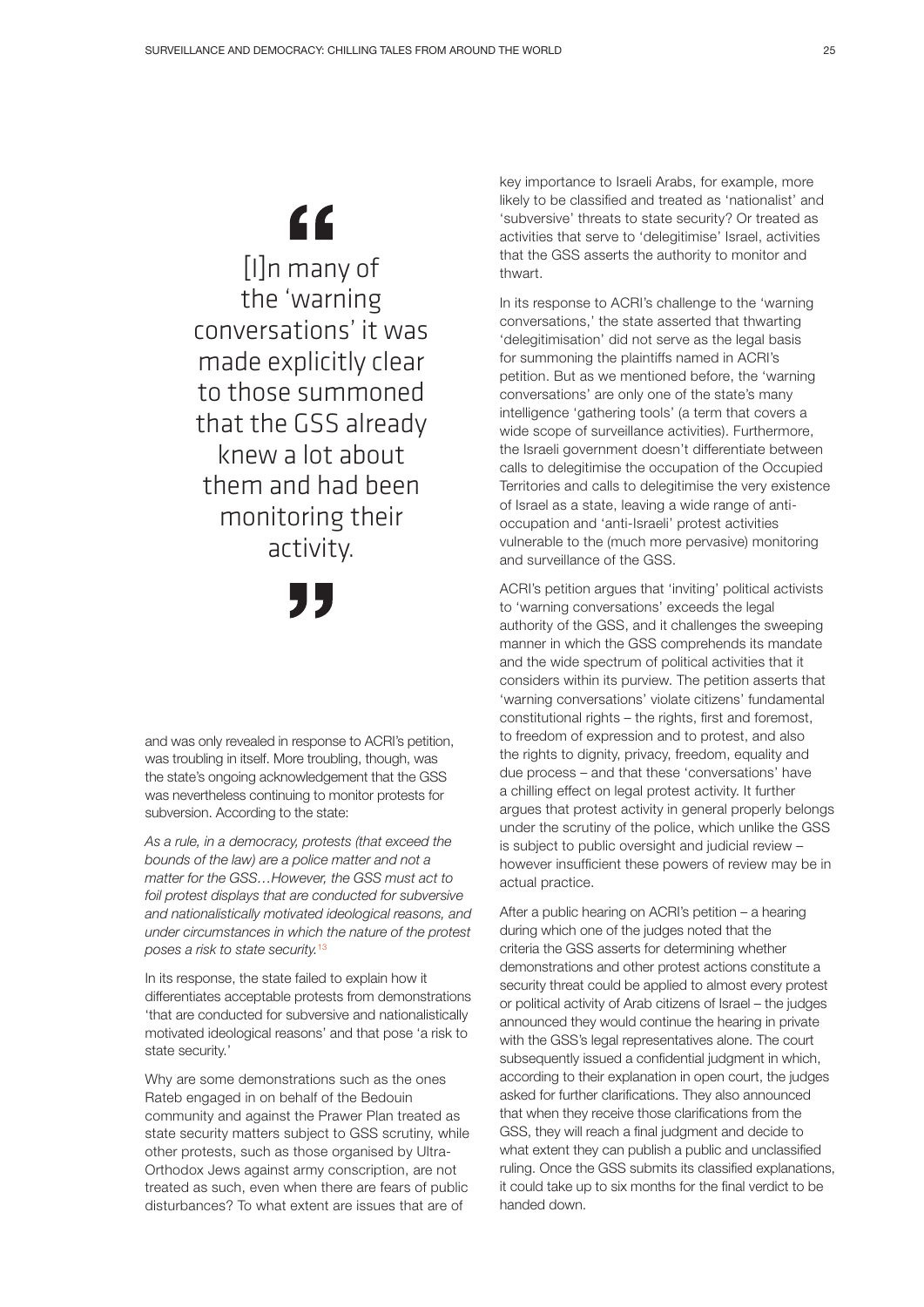### **conclusion**

Calling peaceful political activists for friendly conversations over a cup of tea with undercover security agents is hardly a hallmark of democratic societies – especially when those conversations have the tenor of interrogations and include probing questions about political and personal associations and activities, and when the agents are from a security service that wields enormous surveillance powers.

The case of Rateb Abu-Krinat and his fellow activists exposes how, in the hands of a security agency that operates with little public oversight or accountability, sweeping surveillance powers can be combined with intimidation tactics and can be turned on dissenters. As a result, surveillance can be used to harass activists and discourage even peaceful protests and legitimate, constitutionally protected political activities.

'Warning conversations' are only the visible tip of a massive intelligence-gathering apparatus that is being wielded with extremely limited oversight in ways that themselves may pose a threat to the fundamental rights of Israeli citizens.

The stakes in the current litigation are high. As ACRI argued before the Supreme Court:

*The limits of the authority of the GSS to track political activity possess implications for the scope of its use of [intelligence] "gathering" tools – specifically its collection and analysis of communications data and execution of wiretapping. These activities are not placed under judicial or public scrutiny. In these circumstances, there is great importance in a clarifying ruling that delineates the borders of the law with regard to the political activities of the GSS. We can assume, that in many of the cases, in which activists are invited for "warning conversations", other unknown activities of [intelligence] "gathering" are performed. A ruling that sets out the interpretation of the GSS authority is necessary to prevent the excessive and harmful utilisation of these tools – a utilisation which by its nature will never be subjected to direct scrutiny.*

### **notes**

**-**

- 1. ACRI's petition (HCJ 5277/13 *ACRI v. GSS*), par. 23. Available at: http://www.acri.org.il/he/wp-content/uploads/2013/07/hit5277.pdf
- 2. Letter sent to ACRI by Mr. Raz Nizry, then senior advisor to the Attorney General's Office, dated 9 June 2010. The letter, in Hebrew, is available at http://www.acri.org.il/he/wp-content/ uploads/2011/11/Nizri090610.pdf.
- 3. GSSA, Section 8(a)(1). Available at: http://www.knesset.gov.il/ review/data/eng/law/kns15\_GSS\_eng.pdf
- 4. GSSA, Section 7(a)
- 5. GSSA, Section 11
- 6. Communications Law (Telecommunications and Broadcasting) 5742-1982, Section 13(b). Available at: http://www.moc.gov.il/ sip\_storage/FILES/9/3889.pdf
- 7. Avi Dichter speaking at the panel on 'The 10th anniversary of the SSG Act,' YouTube (Hebrew). Available at: http://youtu.be/ BZ1sZqa0BR0?t=18m43s
- 8. GSSA, Section 11(c) [See Section 11(c) of GSSA, in footnote no. 6]
- 9. GSSA, Section 11(c) [See Section 11(c) of GSSA, in footnote no. 6]
- 10. GSSA, Sections 7–8
- 11. 'The Shin Bet Guardian of Democracy?' Haaretz (12 February 2016). Available at: http://www.haaretz.com/print-edition/features/ the-shin-bet-guardian-of-democracy-1.250879
- 12. General Security Service. '2012 Annual Summary: Data and trends in terrorism and prevention response,' GSS website, p. 13. Available at: https://www.shabak.gov.il/SiteCollectionImages/Hebrew/ TerrorInfo/Years/2012-he.pdf
- 13. Section 22 in the state's response to ACRI's petition (HCJ 5277/13 *ACRI v. GSS*), 22 February 2014. Available at: http://www.acri.org.il/ he/wp-content/uploads/2014/03/hit5277meshivim0214.pdf